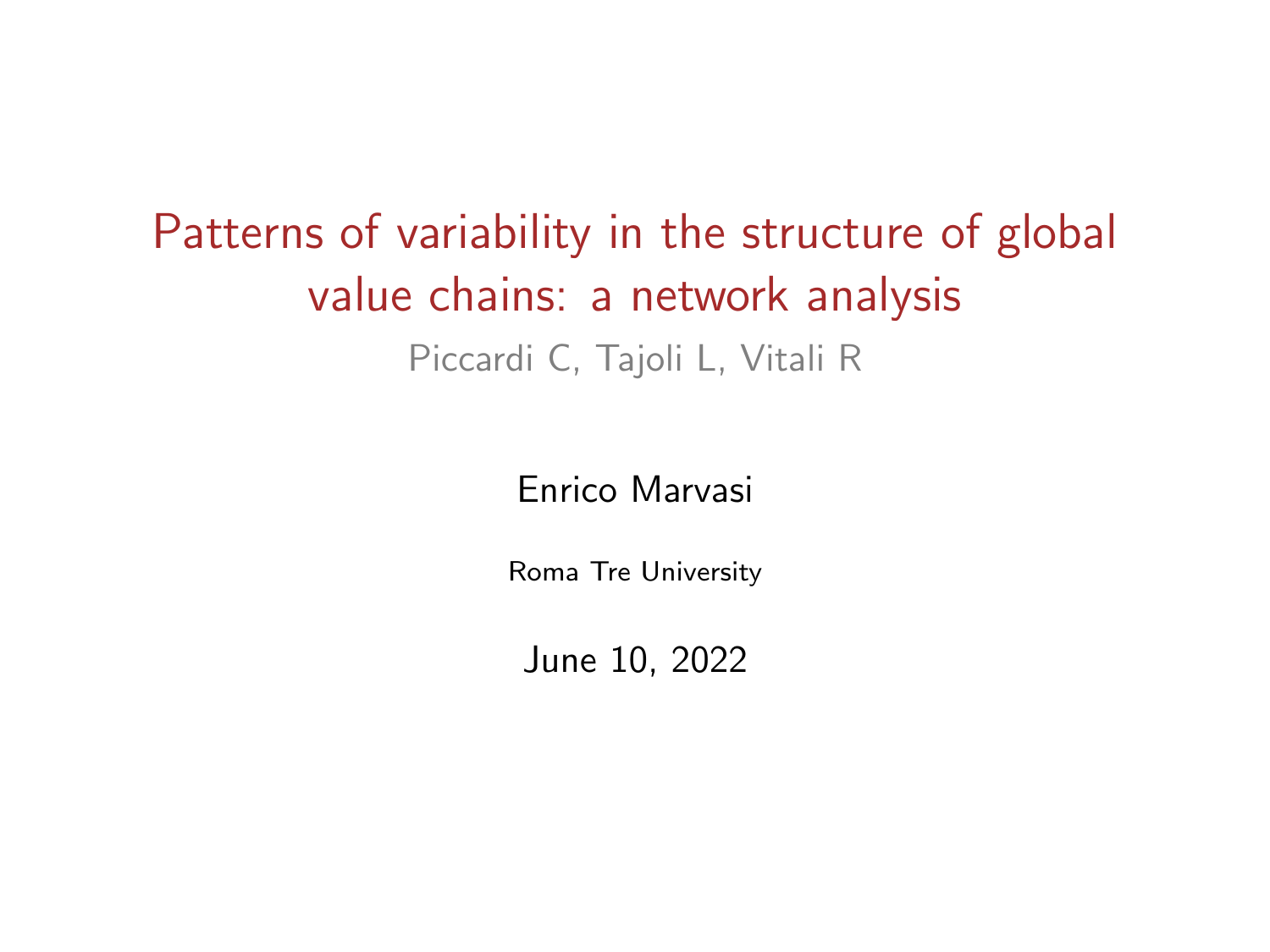# Summary

#### Network construction:

- ▶ Build the Global Value Network (GVN) from WIOD 2005-2015
- ▶ The GVN is constructed backward starting from a target country-sector up to its tier 1, 2, 3... suppliers
- ▶ The GVN provides a valuable network representation of the backward GVC linkages of a given country-sector

#### Network analysis:

- ▶ Structure and changes according to global measures:
	- Average distance  $(d)$
	- Total network communicability  $(TC)$
- $\blacktriangleright$  Also use geo-integrated weights (i.e. trade value  $\times$  distance) to study physical length of GVC
- ▶ Focus on specific country-sector cases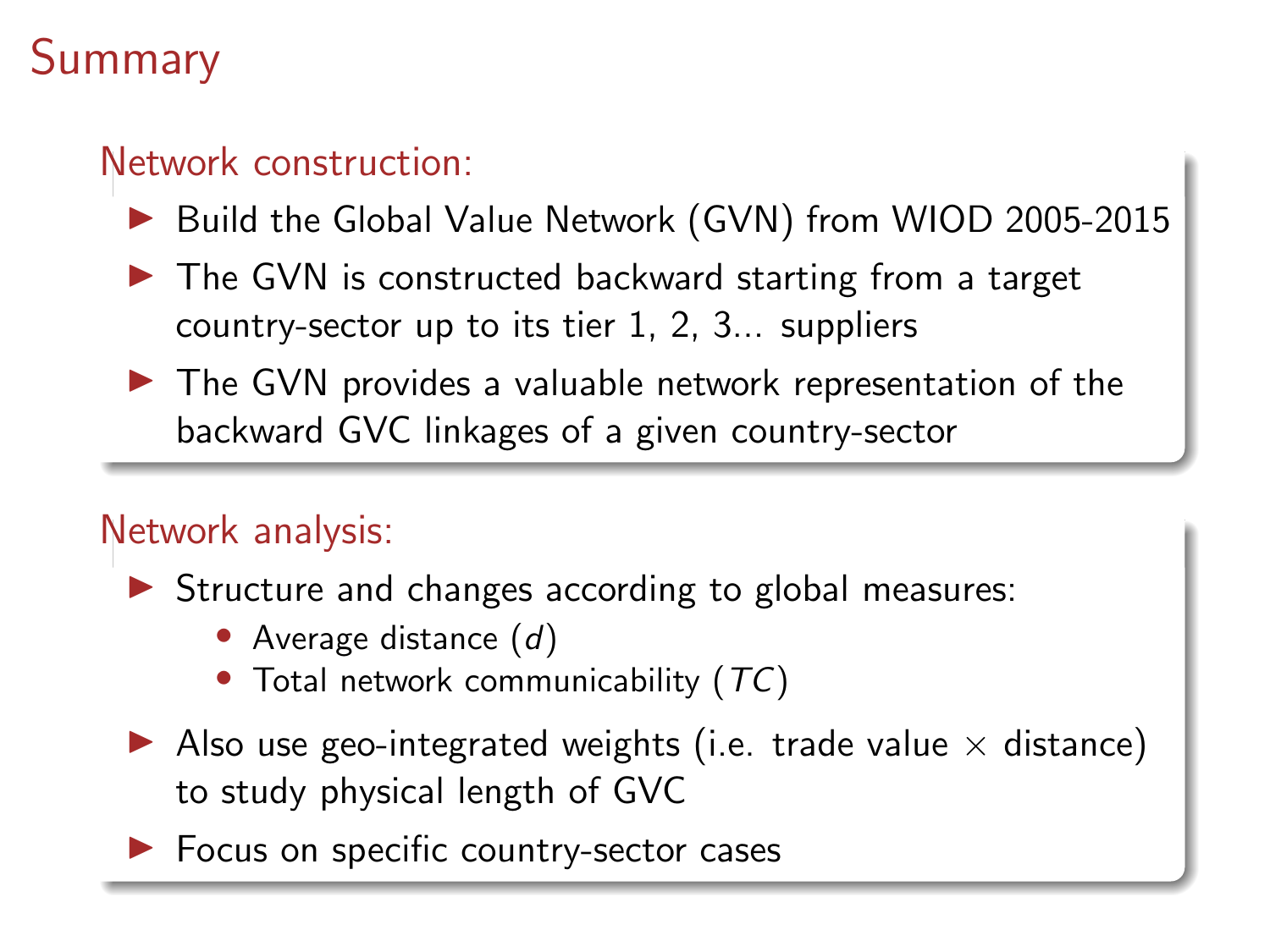#### Network construction

- $\triangleright$  3 alternative filterings to focus on the most important links
	- $\bullet$  sector contribution: keep flows above 0.3% of total country-sector output (right?) PRO: large flows only; CON: may have low coverage
	- **2** total incoming weight: keep flows from the largest up a coverage of 80% of total country-sector output (right?) PRO: high pre-determined coverage; CON: may include minor flows
	- **3** backbone extraction: more complex, basically keeps "significant" in/out links, requires to set two thresholds PRO: considers in/out nodes; CON: less intuitive, two thresholds
- $\triangleright$  Similar results, but unclear how/why you set these thresholds
- ▶ Trade-off between coverage and noise, but I would like to see what you get with only a few top links
	- perhaps this can only be done in the network graphs for readability
	- also you could try a layered visualization to highlight tier 1 and 2 suppliers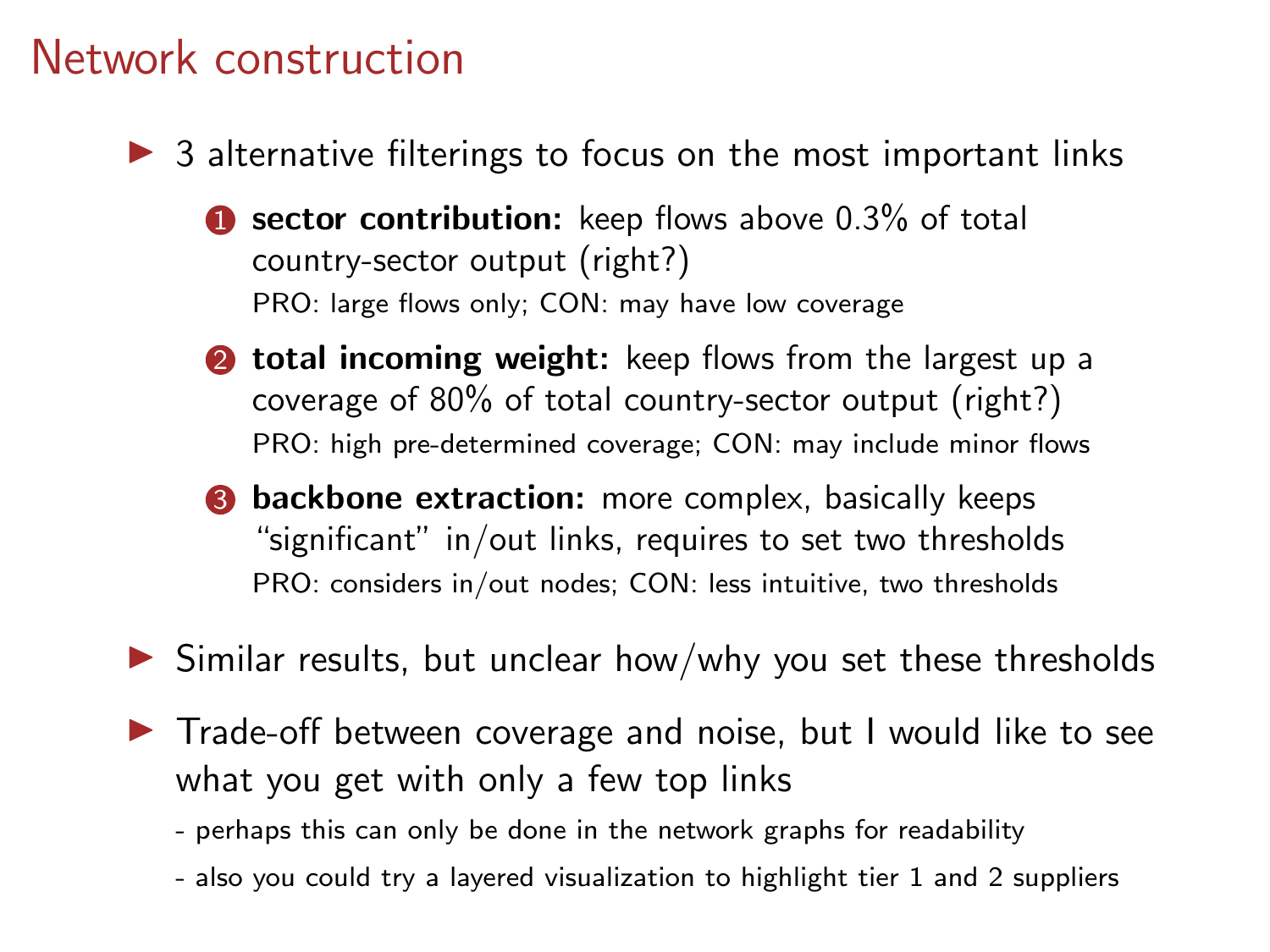# Units

- $\triangleright$  Normalization to get manageable values is ok, but the units are economically meaningful and should be clearly specified (mln? dollars?)
- $\triangleright$  The intuition of geo-integrated weights is clear: I wonder whether the units can be expressed in a more readable way (e.g. trade weighted average distance in km)
- ▶ Calling *sector* a country-industry pair is confusing (for me)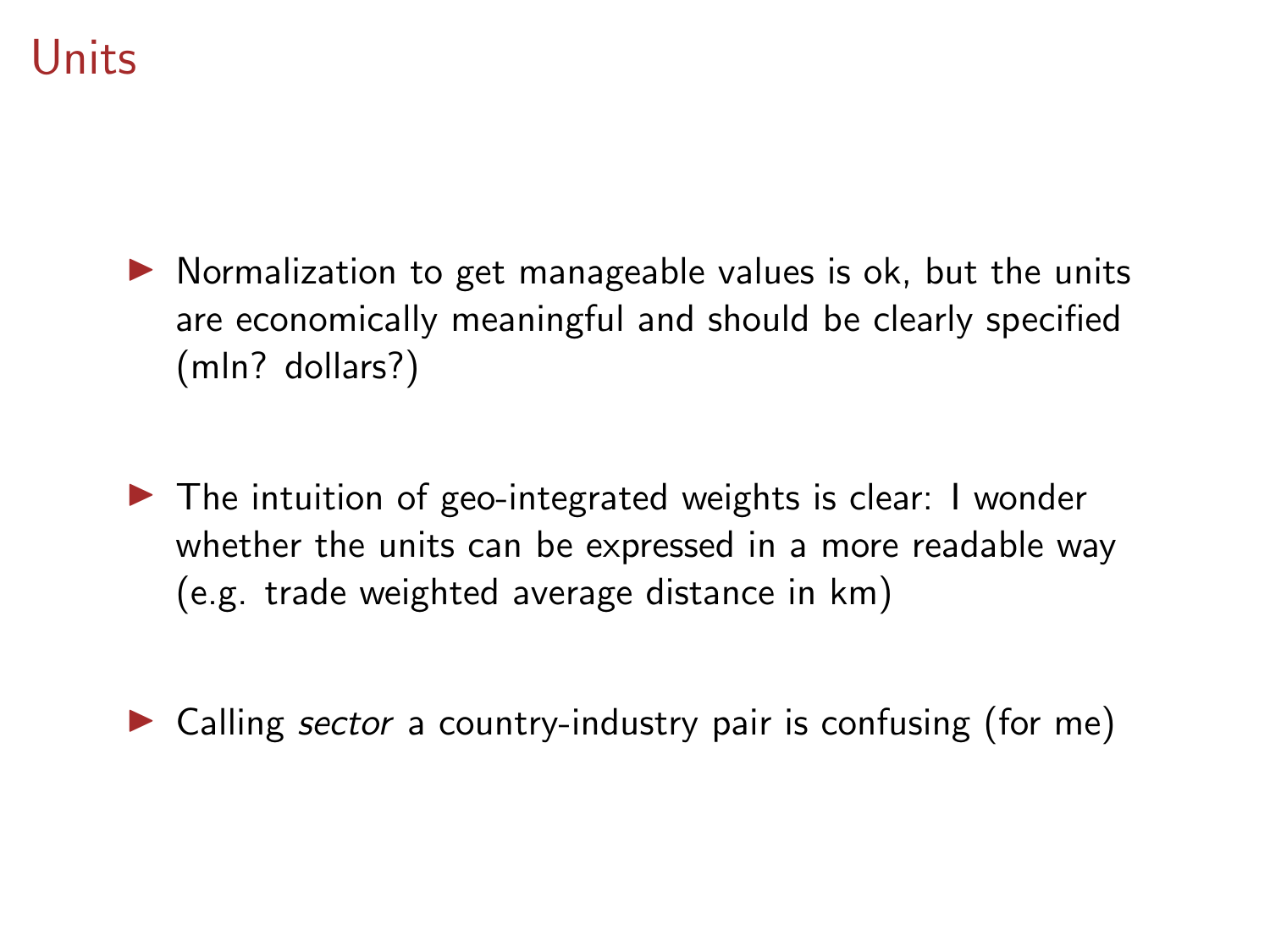# What part of GVC?

- ▶ By starting from a target country-sector and moving backward, you seem to only track backward GVC participation
- ▶ Unclear how you get values for 2nd, 3rd, etc. tier suppliers (what calculations?)
- $\blacktriangleright$  How the N of suppliers escalates from tier 1 to tier 2 is informative, maybe you can get an indicator of that
- ▶ It would be nice to get a measure of specificity or substitutability of suppliers: are they from same sector from different countries? Exposure to country vs. sectoral shocks to suppliers...
- ▶ What about forward GVC? Position?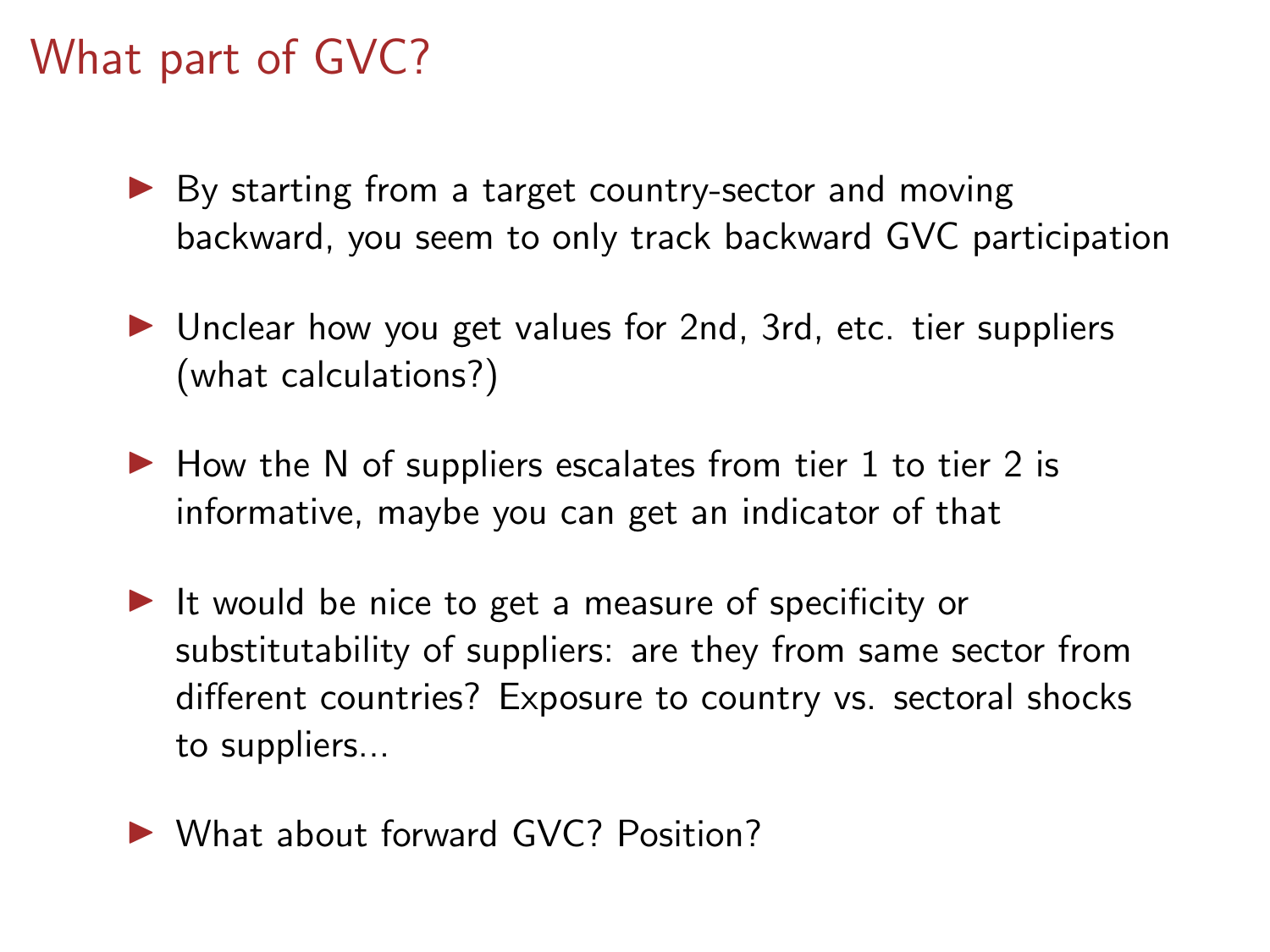### Network indicators

 $\triangleright$  Why do you pick distance and communicability?

- $\triangleright$  Figure 1 is clear. Less clear is the role of the simulations with Erdös-Rényi and Barabàsi-Albert networks: what information do we get from the (negative) correlation between shortest path distance and communicability?
- ▶ I wonder whether it can be useful to normalize the network indicators so that networks of different sizes are comparable (so maybe you can separately study size and structure)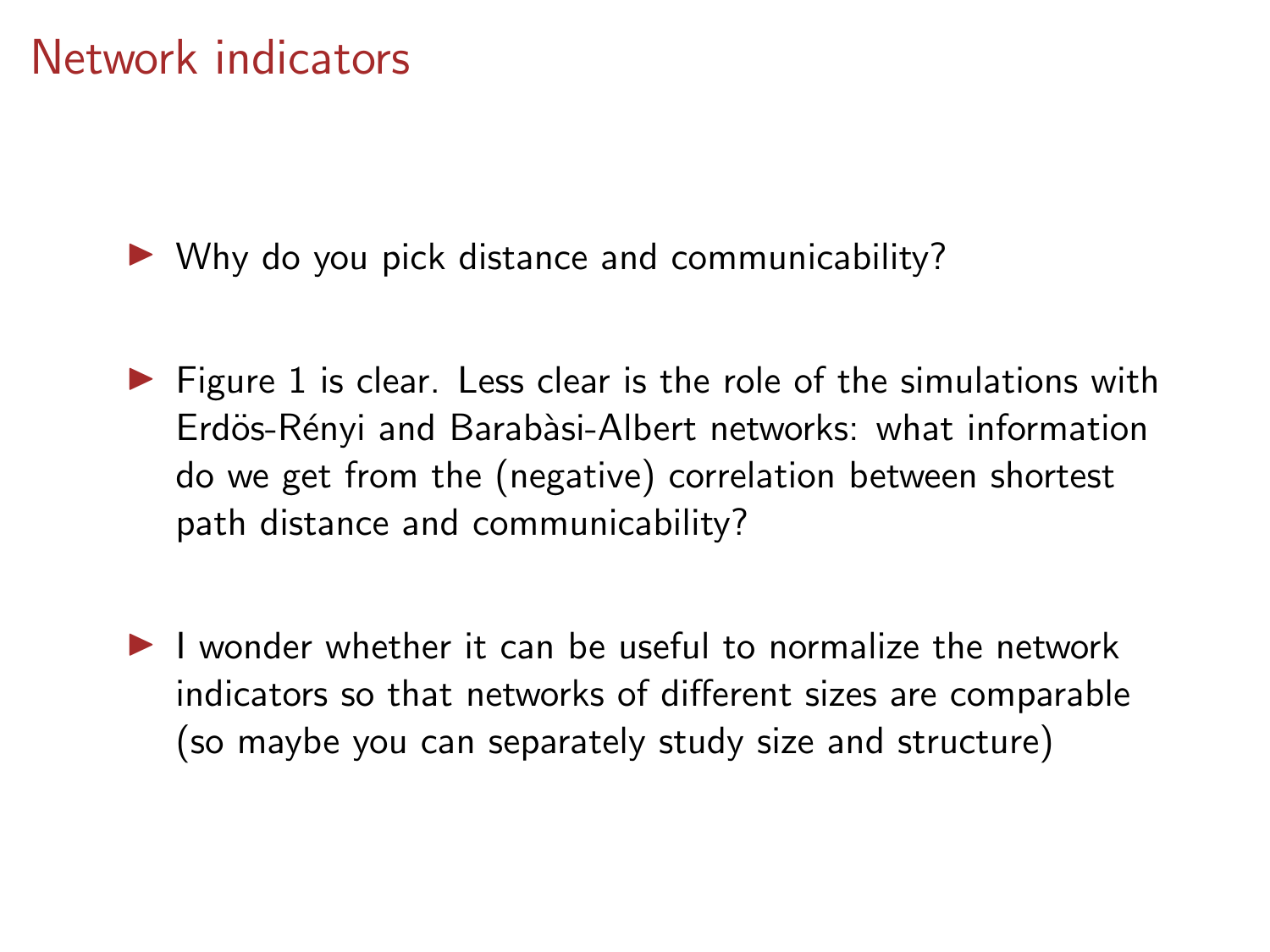#### Case studies

▶ How do you select case studies?

▶ The studies largely focus on the size of the network. You might think of separating a size effect from a structure effect (e.g. topological changes holding size constant)

 $\triangleright$  For some results it is unclear what is the advantage of using complex network indicators e.g. do we need networks to say that China reduced trade with distant countries?

 $\triangleright$  For other results networks are essential: focus more on what can only be captured with networks, e.g. indirect suppliers. What do we miss if we do not use networks?